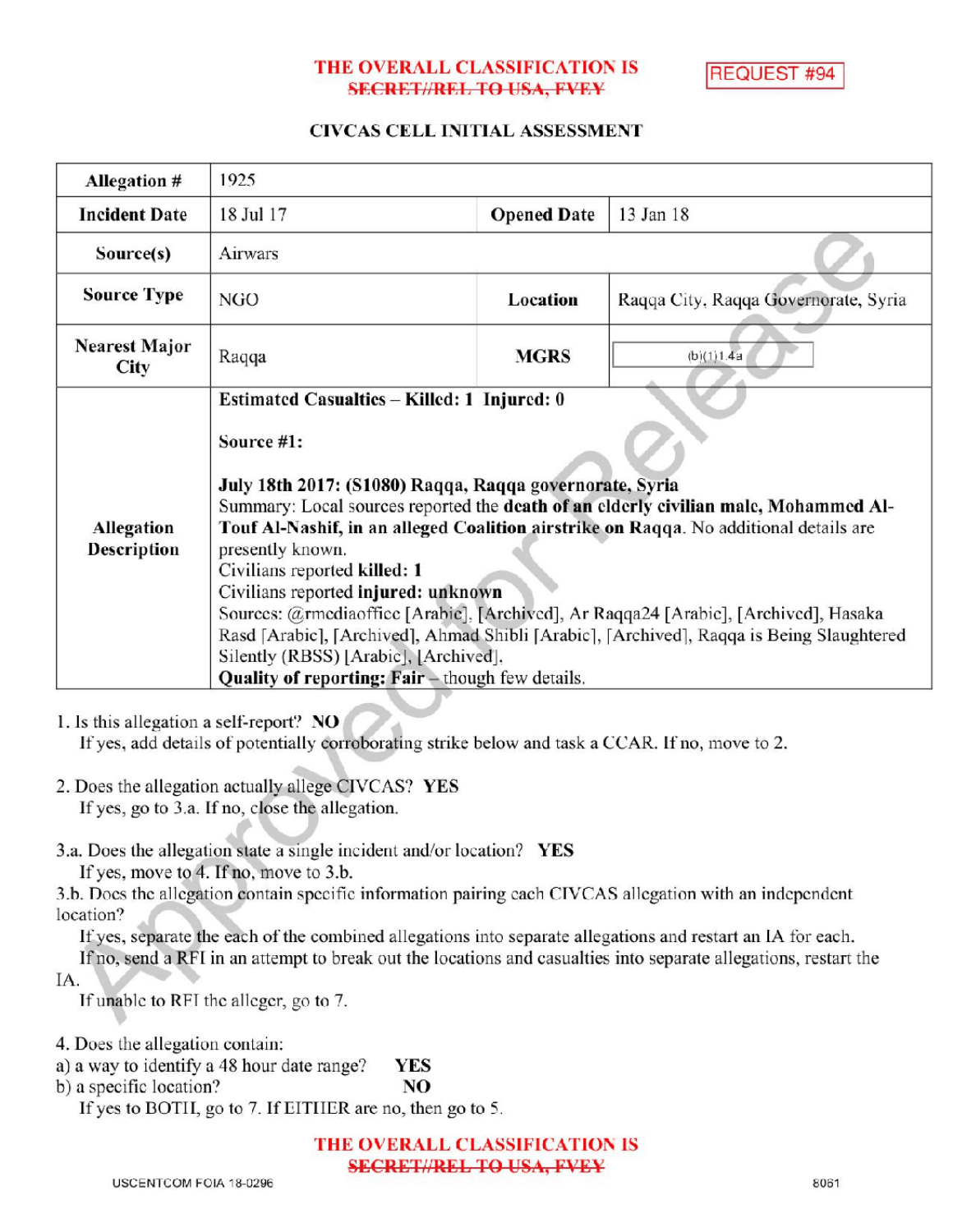# THE OVERALL CLASSIFICATION IS **SECRET//REL TO USA, FVEY**

| 5. Does the allegation contain:                            |            |                                                                                                                   |
|------------------------------------------------------------|------------|-------------------------------------------------------------------------------------------------------------------|
| a) a way to identify a 48 hour date range?                 | <b>YES</b> |                                                                                                                   |
| b) a specific time of day or timeframe?                    | NO         |                                                                                                                   |
| c) a general location?                                     | YES        |                                                                                                                   |
| If yes to ALL three, then go to 7. If ANY are no, go to 6. |            |                                                                                                                   |
| 6. Does the allegation contain:                            |            |                                                                                                                   |
|                                                            |            | a) Video or photo evidence of CIVCAS that can be used to narrow the date/time or location of the allegation?      |
| If yes, go to 7. If no, go to 6.b.                         | NO         |                                                                                                                   |
|                                                            |            | b) Are there at least two corroborating sources (total of 3) that independently reported the allegation?          |
| If yes, go to 7. If no, go to 6.c.                         | <b>YES</b> |                                                                                                                   |
| c) Any high quality sources?                               |            |                                                                                                                   |
| If yes, go to 7. If no, go to 6.d.                         |            |                                                                                                                   |
| d) Specific facts that warrant a search for strikes?       |            |                                                                                                                   |
| If yes, go to 7. If no, close the allegation.              |            |                                                                                                                   |
|                                                            |            | 7.a. Does the allegation contain sufficient information on the time, location and details to conduct a search for |

strikes? NO

If yes, go to 8. If no, go to  $7.b.$ 

7.b. Explain in detail why there is insufficient information on the time, location, and details to conduct a search for strikes.

- Given the information provided, a comprehensive search was conducted.
- Insufficient information on location to narrow down strike.
- Request a RFI for location or close due to insufficient information.

NOTE: In the event no further details are supplied, recommend that this allegation be closed.

IZ & <sup>S</sup>  $MAT:$  $CAOC$  log:  $CJTF$  log:

 $\overline{12}$ CJFLCC log, -email (Start 18 MAY 2017):

 $_{\rm SY}$  $\overline{T}$ [1]  $\overline{log}$ , -email (Start 22 JUL 2017):

8. Are there any potentially corroborating strikes?

**If yes, answer the questions below and task CCAR.** 

If no, provide a detailed explanation and close the allegation.

# THE OVERALL CLASSIFICATION IS SECRET//REL TO USA, FVEY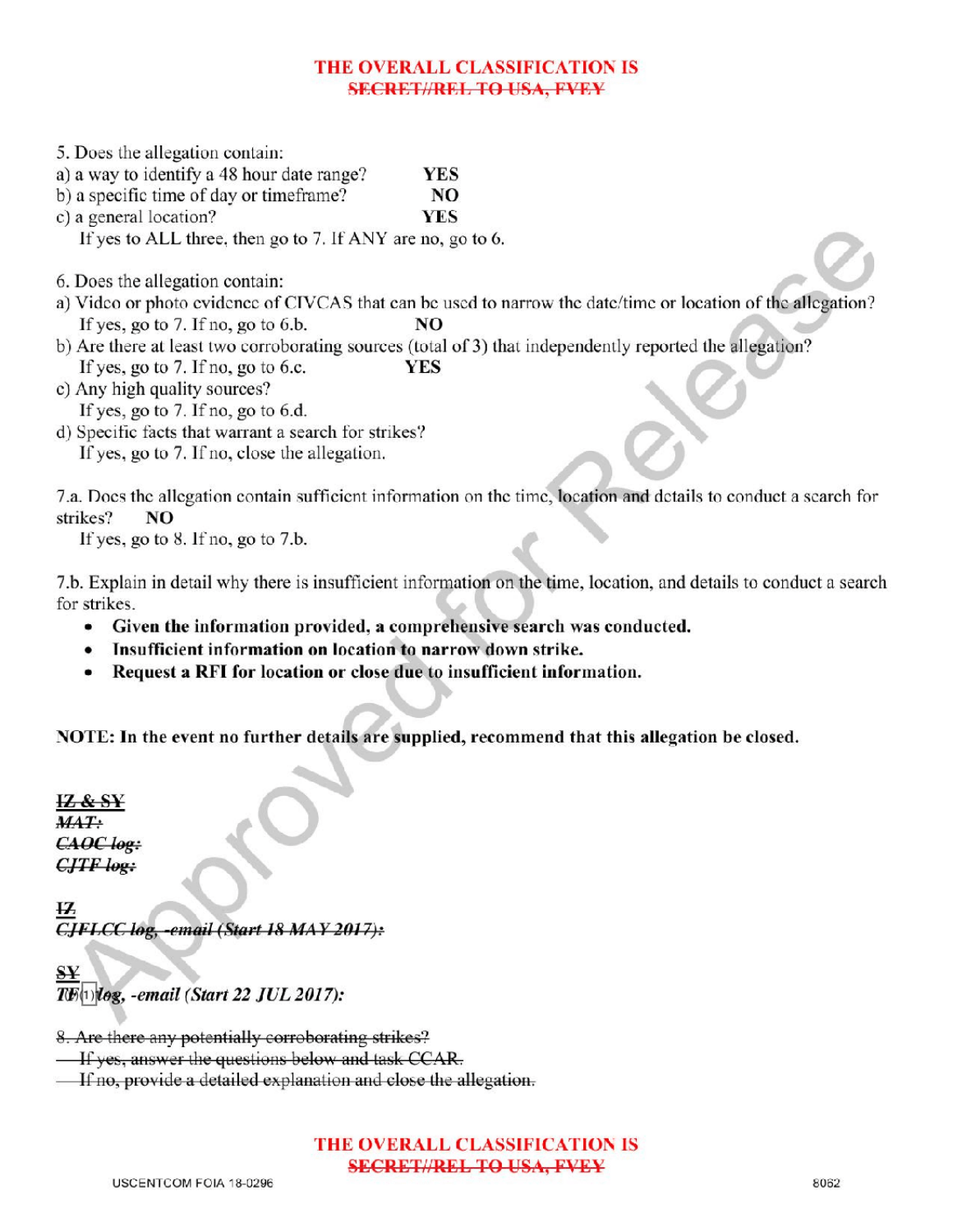### THE OVERALL CLASSIFICATION IS **SECRET//REL TO USA, FVEY**

### 1.Assessed date of incident:

#### 2.Location:

3.Potentially Corroborating Strike Information: MGRS: **Strike Number:** DTG: Target: Dynamic/Deliberate: Aircraft: Call Sign: Nationality Munitions & Number dropped: Target Number: TEA:  $BF#$ :

**Non-US Coalition Involvement:** 

Decision: Although the allegation needs further information, Airwars has currently suspended their RFI responses to CJTF. Close at the IA due to insufficient information as to time, locations, and details to conduct an assessment of credibility.

Approved